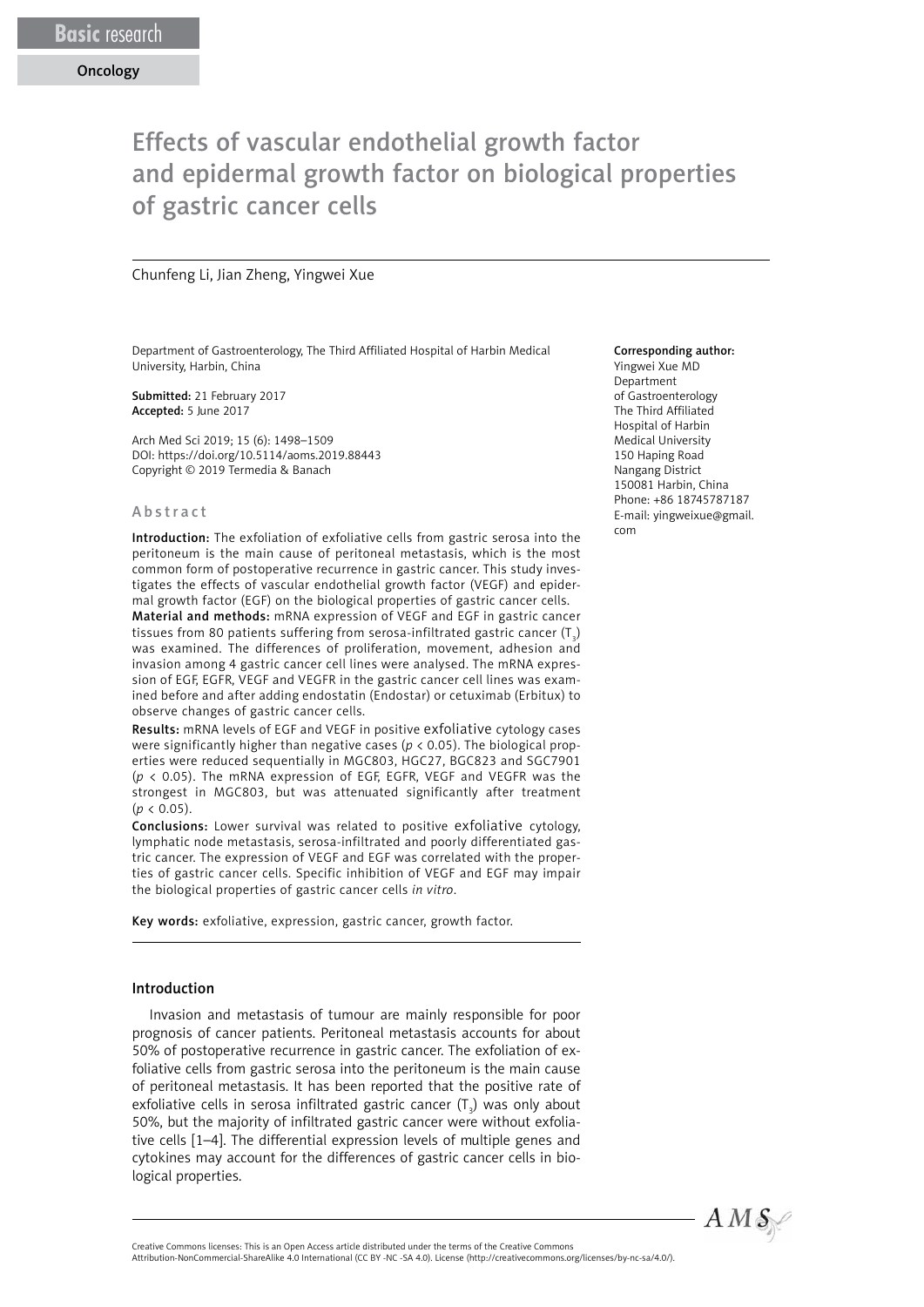Previous studies have shown that the expression of vascular endothelial growth factor (VEGF) and epidermal growth factor (EGF) was correlated with growth, invasion and metastasis of gastric cancer, and increased ability of invasion and metastasis facilitated the growth and seeding of exfoliative cells in the peritoneum [5–10]. The differences in the expression of VEGF and EGF between positive and negative exfoliative cell gastric cancer tissues were investigated in order to study the exfoliative cells in the abdominal cavity that are related to peritoneal seeding in gastric cancer. The relationships between the ability of proliferation, migration, invasion and adhesion, and mRNA levels of EGF, VEGF and their respective receptors in four gastric cancer cells were examined. The effects of endostatin (Endostar) or cetuximab (Erbitux) blocking VEGF and EGF signalling pathways on the growth, migration, adhesion and invasion of a gastric cancer cell line with the highest level of EGF, VEGF and their respective receptors were also studied.

## Material and methods

# Patients and gastric cancer cell lines

Eighty patients with serosa-infiltrated gastric cancer were operated on at the Gastrointestinal Department. None of the patients had received radiotherapy, chemotherapy or immunotherapy. They were pathologically diagnosed as adenocarcinoma. Sixty-four cases had distal-end gastric cancer and the others had proximal-end gastric cancer. Patients consisted of 44 males and 36 females aged from 30 to 81 years (mean age: 58 years). Informed consent was obtained from all the patients. Ethic approval was obtained from the Medical Ethics Committee. According to the results of irrigation of the peritoneal cavity, the patients were categorized into two groups: exfoliative cytology positive and negative groups.

Gastric cancer cell lines BGC823 (poorly differentiated gastric adenocarcinoma), MGC803 (poorly differentiated gastric adenocarcinoma), HGC27 (undifferentiated gastric adenocarcinoma) and SGC7901 (moderately differentiated gastric adenocarcinoma) were provided by the Cancer Research Institute, Harbin Medical University. The cell lines were cultured in RPMI-1640 medium containing 10% foetal bovine serum (FBS), 100 U/ml Penicillium and 100 U/ml Streptomycin and 0.25% Parenzyme (GIBCO, USA), at 37°C, in 5% CO<sub>2</sub>, and 95% air.

# Sample collection and exfoliative cytology analysis

Before intraperitoneal operation, the gastric bed, spleen fossa and pelvic cavity were washed with 1 l of physiologic saline at 37°C and were vacuumed out after gentle churning. The collected washing solution was centrifuged at 2000 rpm at 4°C for 10 min. The precipitate was resuspended with 1 ml of diethylpyrocarbonate water for 10 min before centrifugation at 2000 rpm for 3 min. After removing the supernatant which contained akaryocyte and peritoneal mesothelial cells, the precipitate was used for smear preparation for haematoxylin and eosin staining and CK18 immunohistochemical staining (Zymed, USA). The false positive and the false negative rates were examined by peritoneal lavage cytology and CK18 examination. The remains were defined as intra-abdominal exfoliative cells positive.

## Survival rate and clinicopathological parameters

The survival rates were compared under clinicopathological parameters including exfoliative cytology, lymphatic node metastasis, infiltration of serosa and differentiation.

## mRNA expression of EGF, EGFR, VEGF and VEGFR

Total RNA was extracted using Trizol (GIBCO, USA) from samples collected from patients or gastric cancer cell lines according to the protocol provided by the manufacturer. The extracted RNA was reverse-transcribed into cDNA using an RT-PCR kit (TaKaRa RNA PCR Kit (AMV) ver. 3.0, TaKaRa, Japan). Briefly, the reverse transcription (RT) reaction mixture contained 2 μl of MgCl<sub>2</sub>, 1 μl of 10×RT buffer, 3.75 μl of RNase free dH<sub>2</sub>O, 1 μl of dNTP (10 mM each), 0.25 μl of RNase inhibitor, 0.5 μl of avian myeloblastosis virus (AMV) reverse transcriptase, 0.5 μl of random 9-mers and a 1 μl sample RNA in a 10 µl final reaction volume. RT was performed in the following conditions: 30°C for 10 min, 42°C for 30 min, 99°C for 5 min, 5°C for 5 min and at –20°C for storage. The PCR mixture contained 20 ng each of primer, 2.5 µl of 10×PCR buffer, 0.4 µl of dNTPs (10 mM each), 0.1 µl of *Taq* polymerase and 40 µg of cDNA in a 25 µl final reaction volume. PCR was performed in a GeneAmp PCR system 9700 (Applied Biosystems, CA) with 94°C (1 cycle) for 2 min and 94°C for 30 s, 58°C for 30 s and 72°C for 1 min (30 cycles), with β-actin as the reference gene. The band density was quantified using Image J 1.38 software from the National Institute of Health.

## MTT assay

Cell viability was assessed by the uptake of MTT (thiazolyl blue tetrazolium bromide; Sigma Chemical). Briefly,  $6 \times 10^3$  gastric cancer cells in RPMI-1640 medium with 10% FBS were plated into 96 well plates. At 12, 24, 48, 72 or 96 h, the culture medium in each well was substituted with 200 µl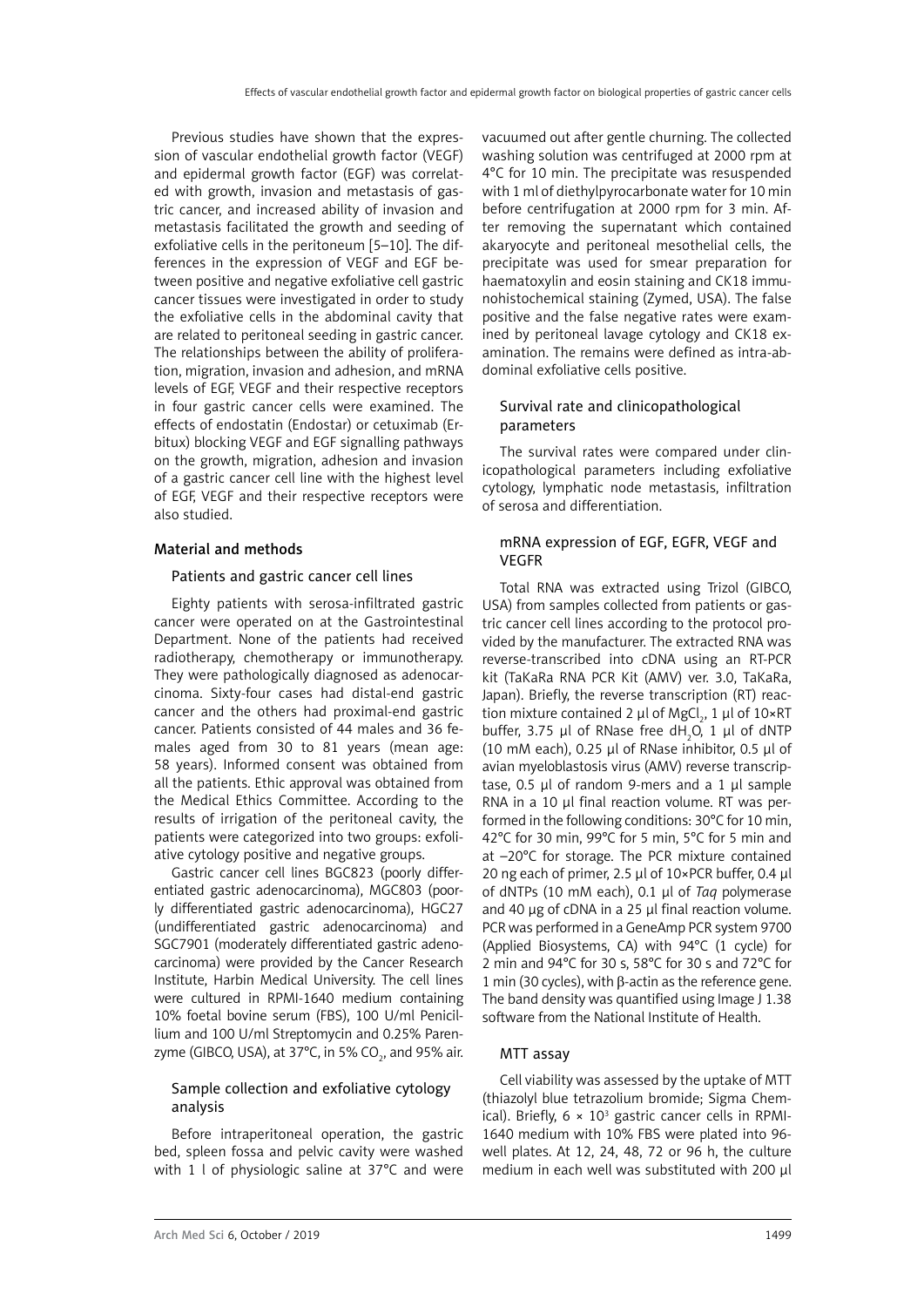of fresh medium containing MTT (final concentration, 250 µg/ml). Plates were then incubated for an additional 4 h period at 37°C. Subsequently, the medium was carefully removed with no disturbance to loosely adherent cells. Cells containing the trapped MTT crystals were then solubilized in 100 µl of dimethyl sulfoxide (DMSO) and vortexed for 10 min to dissolve the crystal thoroughly. Absorbance was determined in a microtitre plate reader (Molecular Devices, Menlo Park, CA) at 570 nm. MTT is a yellow-coloured dye. Living cells in the mitochondrial succinate dehydrogenase can metabolize MTT by the action of isopropyl alcohol particles. In the usual case, the amount of production is proportional to the number of viable cells, so the number of living cells can be deduced from the OD value of 570 nm.

## Wound healing assay

Wound healing assay was used to detect the alteration of cell motility. Gastric cancer cells were seeded onto 35-mm plates at a density of  $2 \times 10^6$  cells. When cells spread all over the plate, cells were cultured in serum-free medium for 24 h. Cells in half of the plate were erased using cell slicker. Photomicrograph was taken immediately (time 0 h), so that the migrated cells could be observed and microphotographed at 12, 24, 36 and 48 h. The experiment was performed in triplicate in each assay and was repeated four times.

#### Cell adhesion assay

Cell attachment to matrix (Matrigel) was carried out. Briefly, 8 g of Matrigel was coated to 96 well plates and incubated at 37°C for 1 h,  $4 \times 10^{5}$ cancer cells were plated in Matrigel-coated plates in triplicate. After incubation at  $37^{\circ}$ C in 5% CO<sub>2</sub> for 2 h, culture media were removed, followed by two washes with phosphate buffered saline. Cells remaining attached to the plate were analysed using MTT assay: % cells, attached = OD (attached cells)/OD (plated cells) × 100%.

#### Cell invasion assay

Invasion of gastric cancer cells was analysed using transwell culture chambers (SIGMA, Germany). Polycarbonate microporous membrane facies interna of transwell chambers was coated with 5 μg (10 μl) of Matrigel (SIGMA, Germany). Briefly,  $5 \times 10^4$  gastric cancer cells were added to coated membranes in 100 µl of serum-free RPMI1640 medium containing 0.1% BSA in triplicate wells. 500 µl of RPMI1640 with 5% FBS medium were placed in a lower chamber and incubated for 24 h. After 24 h at the end of the experiment, the chambers were washed twice with 0.9% NaCl and submerged in 24-well plates in 10% FBS medium,

then incubated at 37°C for 4 h in 5% CO<sub>2</sub>. The transwell was taken out and the filter membrane was fixed with methanol for 1 min. The cells that had not penetrated the membrane were erased with cotton swab. The cells were stained in haematoxylin for 3 min, then in eosin for 10 s. The invasive cells were counted under a microscope (400×). All invasion assays were done in triplicate in three independent experiments to ensure consistency. Representative fields were photographed.

## Effect of Endostar or Erbitux

 The expressions of EGF, EGFR, VEGF and VEGFR in MGC803 cells were evaluated using semi-quantitative PCR. The MGC803 cells were treated with 1.75 mg/ml Endostar (Endostatin, Simcere-Medgenn BioPharmaceutical Co., Ltd, Shandong, China) or 162 mg/ml Erbitux (Cetuximab, Merck-China, Beijing, China) for 12 h. The drug concentration is calculated according to this formula:

| Peak plasma       | Maximum plasma concentra-<br>tion/M2 × Average body surface<br>area $\times$ 100 |
|-------------------|----------------------------------------------------------------------------------|
| $concentration =$ |                                                                                  |
| $(PPC)$ [µg/ml]   | Average weight ×70                                                               |

Erbitux (Cetuximab, Merck-China, Beijing, China) for 12 h was evaluated using semi-quantitative PCR. To test the effect of 1.75  $\mu$ g/ml Endostar or 162 µg/ml Erbitux on the proliferation of MGC803 cells, MGC803 cells (6  $\times$  10<sup>3</sup>/well) were plated in a 96-well plate, followed by 4 h incubation at 37°C. Then,  $1.75 \mu g/ml$  Endostar or  $162 \mu g/ml$  Erbitux in 0.9% NaCl was added to MGC803 cells, with 0.9% NaCl as a negative control and oxaliplatin as a positive control. The proliferation was evaluated using MTT assay. To measure the effect of Endostar or Erbitux on the ability of migration, adhesion and invasion, MGC803 cells were plated into a culture flask, followed by 24 h incubation. Then,  $1.75 \mu g$ / ml Endostar or 162 µg/ml Erbitux in 0.9% NaCl was added to culture medium for 12 with 0.9% NaCl as a control. The attached cells were used for migration, adhesion and invasion assays.

#### Statistical analysis

Data are presented as means  $\pm$  SD. Statistical comparisons were performed using a one-way ANOVA, with *p* < 0.05 being considered significant.

### Results

## Survival rate and clinicopathological parameters

Tables I and II show the clinical characteristics of the patients. The survival rate of exfoliative cy-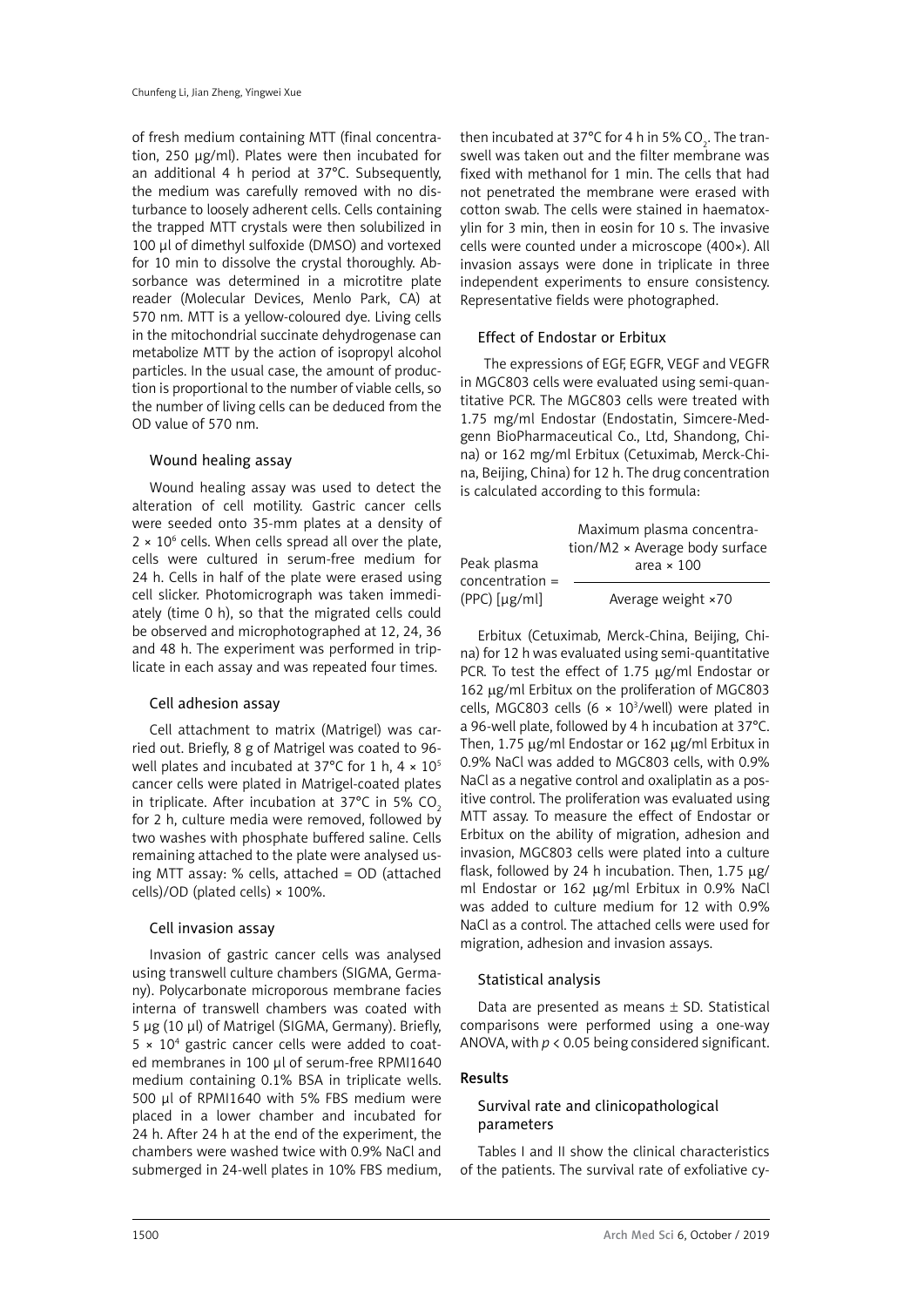tology positive cases is lower than negative cases ( $p \lt 0.01$ ). Lower survival is related to lymphatic node metastasis, serosa-infiltrated and poorly differentiated gastric cancer (*p* < 0.01) (Figures 1  $C-F$ ).

## mRNA levels of EGF and VEGF in gastric cancer tissues

The mRNA expression of EGF and VEGF was detected in gastric cancer tissues from 80 cases. Among of them, 57 cases are cytology positive and 23 cases are cytology negative. mRNA levels of EGF and VEGF in gastric cancer tissues from the cytology positive group were 1.5-fold and 2-fold higher, respectively, compared with the cytology negative group (Figures 1 A, B).

## Proliferation, migration, adhesion and invasion ability of gastric cancer cells

The ability of proliferation, migration, adhesion and invasion was assessed in four gastric cancer cell lines: BGC823 (poorly differentiated

**Table I.** Correlation of expressions of EGF in gastric cancers tissues with serosa invasion (T<sub>3</sub>) with clinicopathological parameters

| Clinicopathological parameters          | EGF<br>Ν |                |    | $\chi^2$ | P-value   |
|-----------------------------------------|----------|----------------|----|----------|-----------|
|                                         |          | $\ddot{}$      | -  |          |           |
| Free cancer cell:                       |          |                |    | 15.956   | < 0.001   |
| Positive                                | 57       | 38             | 19 |          |           |
| Negative                                | 23       | $\overline{4}$ | 19 |          |           |
| Gender:                                 |          |                |    | 5.268    | 0.022     |
| Male                                    | 44       | 18             | 26 |          |           |
| Female                                  | 36       | 24             | 12 |          |           |
| Tumour size [cm <sup>2</sup> ]:         |          |                |    | 10.008   | 0.007     |
| < 20                                    | 38       | 13             | 25 |          |           |
| $20 - 40$                               | 23       | 15             | 8  |          |           |
| > 40                                    | 19       | 14             | 5  |          |           |
| Lauren type:                            |          |                |    | 0.343    | <b>NS</b> |
| Intestinal type                         | 31       | 15             | 16 |          |           |
| Diffuse type                            | 49       | 27             | 22 |          |           |
| Borrmann type:                          |          |                |    | 3.275    | <b>NS</b> |
| $  +  $                                 | 60       | 28             | 32 |          |           |
| $III + IV$                              | 20       | 14             | 6  |          |           |
| Growth pattern:                         |          |                |    | 9.625    | 0.002     |
| Expansive                               | 34       | 11             | 23 |          |           |
| Infiltrative                            | 46       | 31             | 15 |          |           |
| Differentiation:                        |          |                |    | 5.647    | 0.017     |
| Poorly differentiated, undifferentiated | 28       | 22             | 6  |          |           |
| High-moderately differentiated          | 52       | 20             | 32 |          |           |
| Lymph node metastasis:                  |          |                |    | 6.741    | <b>NS</b> |
| N <sub>0</sub>                          | 16       | 5              | 11 |          |           |
| N <sub>1</sub>                          | 17       | 12             | 5  |          |           |
| N <sub>2</sub>                          | 32       | 15             | 17 |          |           |
| N3                                      | 15       | 10             | 5  |          |           |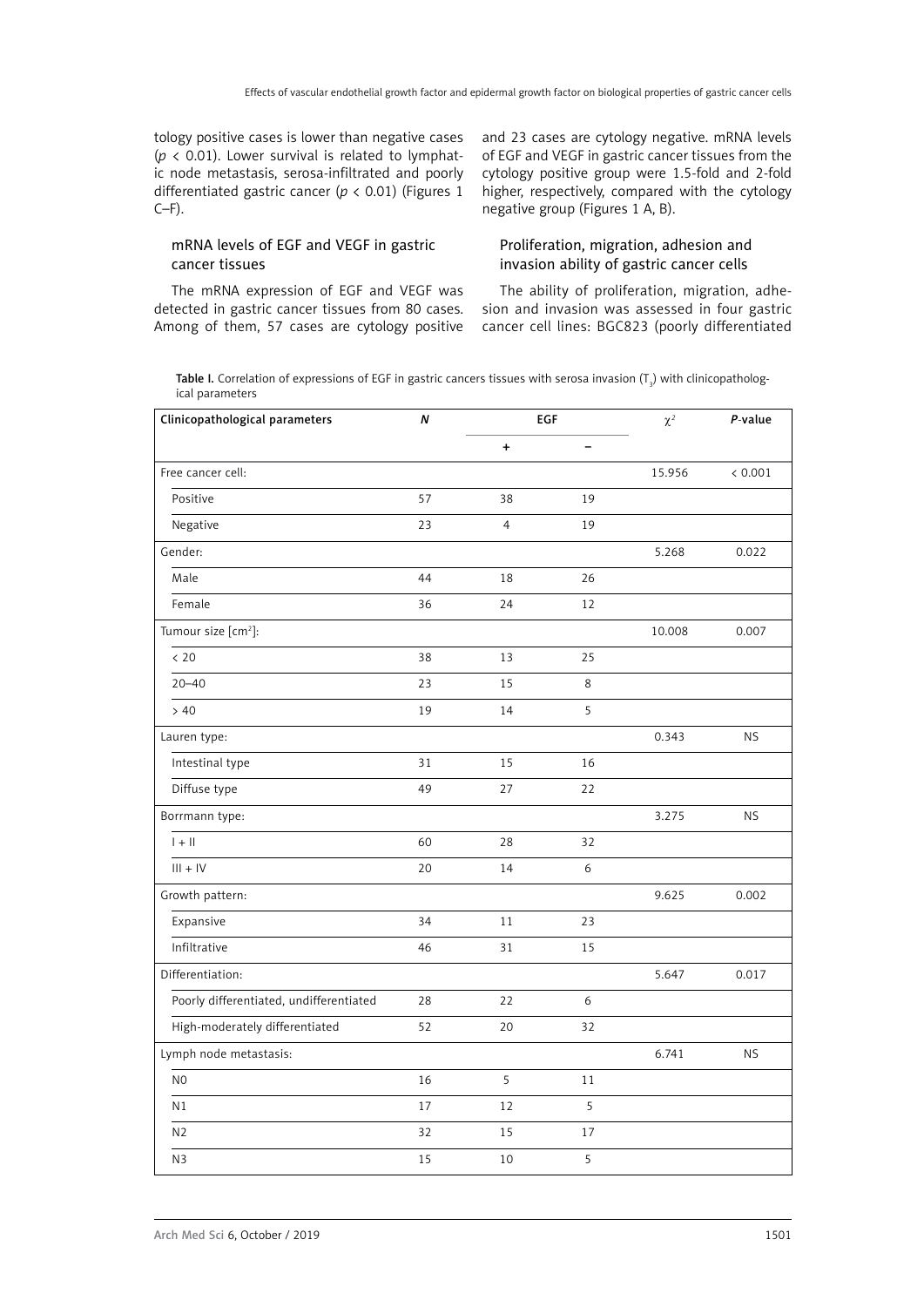gastric adenocarcinoma), MGC803 (poorly differentiated gastric adenocarcinoma), HGC27 (undifferentiated gastric adenocarcinoma) and SGC7901 (moderately differentiated gastric adenocarcinoma). The growth rate of MGC803, HGC27, BGC823 and SGC7901 slowed down sequentially (Figure 2 A). The wound healing assay was carried out to test the migration ability of four gastric cancer cell lines. MGC803 showed the strongest migration ability and the migrated MGC803 cells to scraping wound was 2–3-fold higher than the migrated SGC7901 cells (Fig-

ure 2 B). The adhesion assay showed that more MGC803 cells were attached to the Matrigel than HGC27, BGC823 and SGC7901 (MGC803 vs. HGC27, BGC823 or SGC7901, 50.65 ±5.63 vs. 44.6 ±3.98, 36.22 ±5.10 or 30.83 ±6.64) (Figure 3 A). MGC803 showed the strongest ability of invasion to the matrix and invasion of MGC803 cells through Matrigel, which were 4-fold more numerous than the invaded SGC7901 cells (Figure 3 B). This suggests that MGC803 cells possess more invasive properties compared with HGC27, BGC823 and SGC7901.

**Table II.** Correlation of expression of VEGF in gastric cancer tissues with serosa invasion (T<sub>3</sub>) with clinicopathological parameters

| Clinicopathological parameters  | N  | <b>VEGF</b>              |                | $\chi^2$ | P-value   |
|---------------------------------|----|--------------------------|----------------|----------|-----------|
|                                 |    | $\ddot{}$                | -              |          |           |
| Free cancer cell:               |    |                          |                | 7.871    | 0.005     |
| Positive                        | 57 | 37                       | 20             |          |           |
| Negative                        | 23 | $\overline{\phantom{a}}$ | 16             |          |           |
| Gender:                         |    |                          |                | 3.600    | <b>NS</b> |
| Male                            | 44 | 20                       | 24             |          |           |
| Female                          | 36 | 24                       | 12             |          |           |
| Tumour size [cm <sup>2</sup> ]: |    |                          |                | 3.648    | <b>NS</b> |
| < 20                            | 38 | 18                       | 20             |          |           |
| $20 - 40$                       | 23 | 12                       | 11             |          |           |
| > 40                            | 19 | 14                       | 5              |          |           |
| Lauren type:                    |    |                          |                | 0.001    | <b>NS</b> |
| Intestinal type                 | 31 | 17                       | 14             |          |           |
| Diffuse type                    | 49 | 27                       | 22             |          |           |
| Borrmann type:                  |    |                          |                | 4.310    | 0.038     |
| $  +  $                         | 60 | 29                       | 31             |          |           |
| $III + IV$                      | 20 | 15                       | 5              |          |           |
| Growth pattern:                 |    |                          |                | 6.715    | 0.010     |
| Infiltrative                    | 34 | 13                       | 21             |          |           |
| Expansive                       | 46 | 31                       | 15             |          |           |
| Differentiation:                |    |                          |                | 9.670    | 0.020     |
| Poorly differentiated           | 28 | 22                       | 6              |          |           |
| High-moderately differentiated  | 52 | 22                       | 30             |          |           |
| Lymph node metastasis:          |    |                          |                | 12.021   | 0.007     |
| N <sub>0</sub>                  | 16 | 3                        | 13             |          |           |
| N <sub>1</sub>                  | 17 | 9                        | 8              |          |           |
| N <sub>2</sub>                  | 32 | 21                       | 11             |          |           |
| N <sub>3</sub>                  | 15 | $1\,1$                   | $\overline{4}$ |          |           |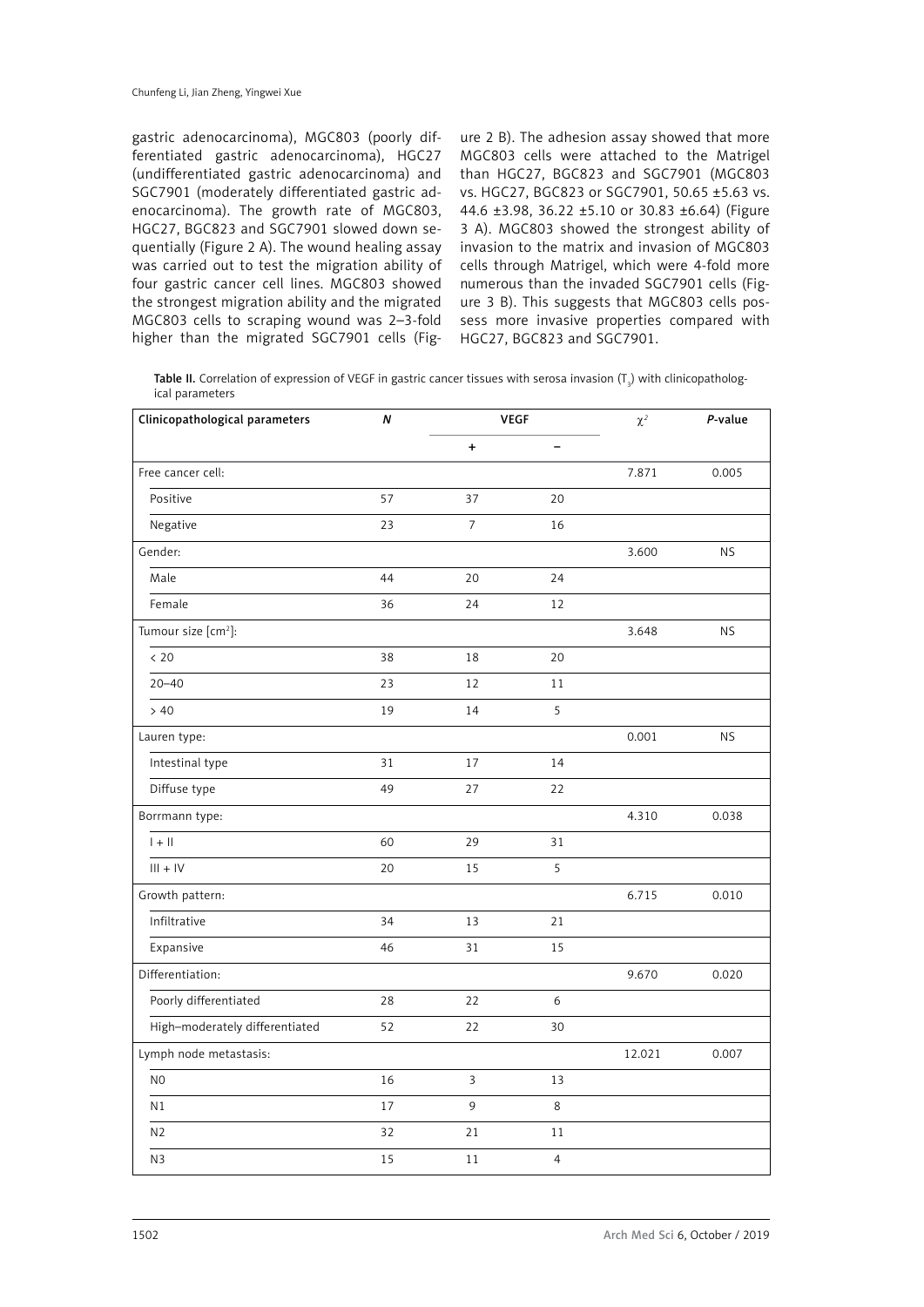

Figure 1. mRNA expression of VEGF and EGF in cancer tissues and survival curves. A – mRNA levels of VEGF and EGF in cancer tissues from the patients with positive exfoliative cytology or negative exfoliative cytology.  $B$  – The quantification of band density (mean ± SD). mRNA levels of VEGF and EGF were normalized to the β-actin mRNA level. \**P* < 0.05. C – Survival curves of exfoliative cytology positive cases and negative cases. D – Survival curves of different lymphatic node metastasis cases. E – Survival curves with serosa-infiltrated cases and without serosa-infiltrated cases. F – Survival curves of poorly differentiated, well-moderately differentiated gastric cancer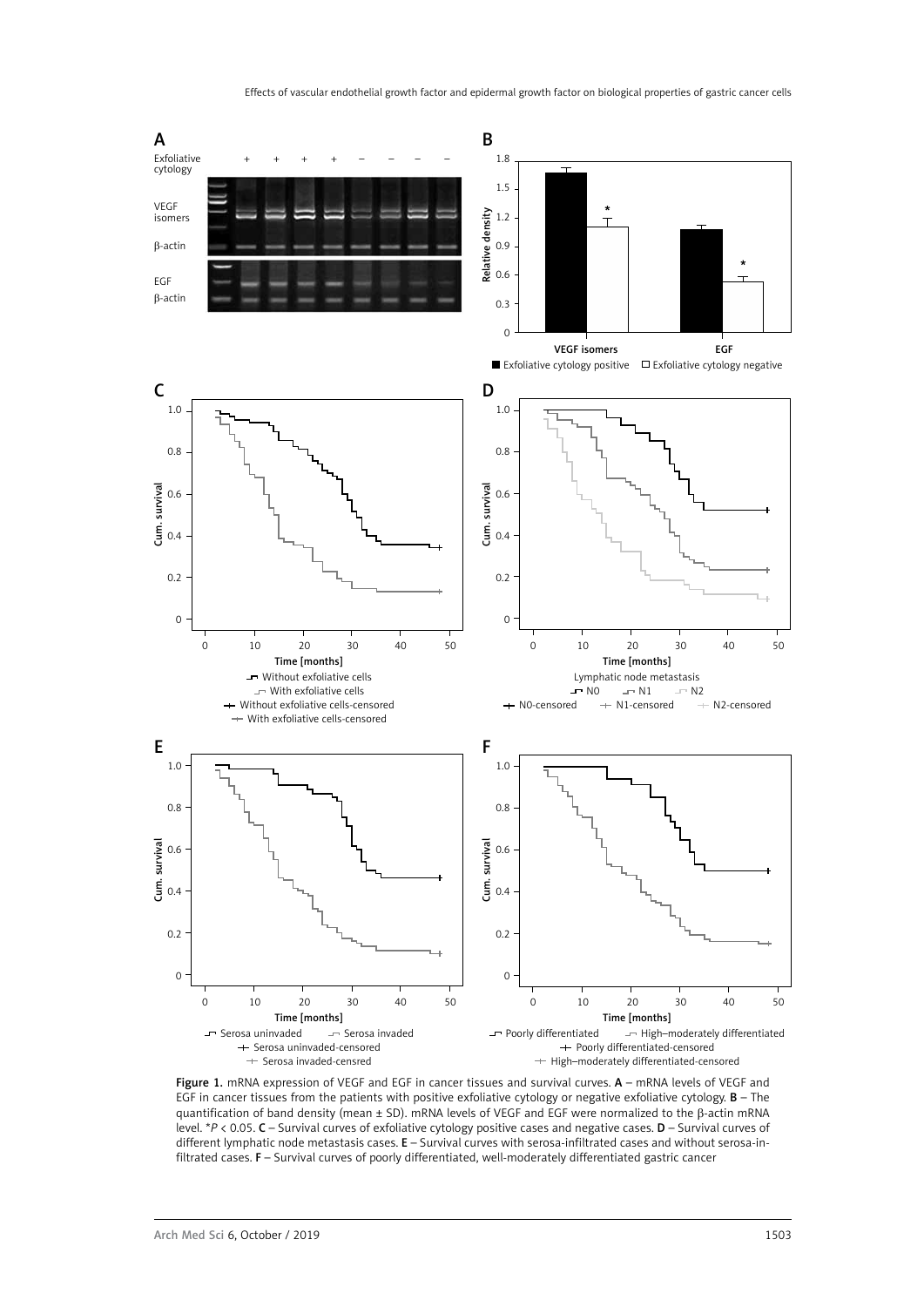







Figure 2. Growth and migration ability of cancer cell lines. A - Growth curve of MGC803, HGC27, BGC823 and SGC7901. B – Representative micrograph of wound healing from MGC803 (a), HGC27 (b), BGC823 (c) and SGC7901 (d) at 36 h (e). Numbers of migrated cells were quantified at 12 h, 24 h, 36 h and 48 h (mean ± SD) *\*P < 0.05 compared with MGC803 at the same time point, #p < 0.05 compared with HGC27 at the same time point.*

### mRNA levels of EGF, EGFR, VEGF and VEGFR in gastric cancer cell lines

To examine the role of EGF and VEGF in advanced cancer, mRNA levels of EGF, EGFR, VEGF and VEGFR were examined in four gastric cancer cell lines. The results showed that VEGF, EGF, EGFR, VEGFR1 and VEGFR2 mRNA were expressed more highly in the MGC803 compared with the rest of the gastric cancer cell lines. The mRNA levels of VEGF, EGF, EGFR, VEGFR1 and VEGFR2 in MGC803 cells were 2–5-fold higher than the SGC7901 cells (Figure 4 A).

# Inhibition of proliferation, migration, adhesion and invasion ability

MGC803 cells were treated with  $1.75 \mu g/ml$ Endostar or  $162 \mu g/ml$  Erbitux for  $12$  h to assess the effect of Endostar and Erbitux on the mRNA expression of VEGF, EGFR1, EGFR2, EGF, and EGFR. The results showed that Endostar decreased the VEGF, EGFR1 and EGFR2 mRNA levels in MGC803 cells by 39%, 25% and 78%, respectively. Erbitux decreased EGF, EGFR and VEGF mRNA levels by 40%, 67% and 64%, respectively. These data suggested that Endostar and Erbitux interrupted VEGF and EGF signals by decreasing the mRNA levels of EGF, VEGF and their receptors.

To further assess the role of EGF and VEGF in the proliferation, migration, adhesion and invasion ability, MGC803 cells were treated with 1.75  $\mu$ g/ ml Endostar or 162  $\mu$ g/ml Erbitux (Figures 4 B, C). Both Endostar and Erbitux decreased the growth of MGC803 (Figure 5 A). After Endostar or Erbitux treatment (12, 24, 36 and 48 h), the migrated MGC803 cells to the scraping wound were de-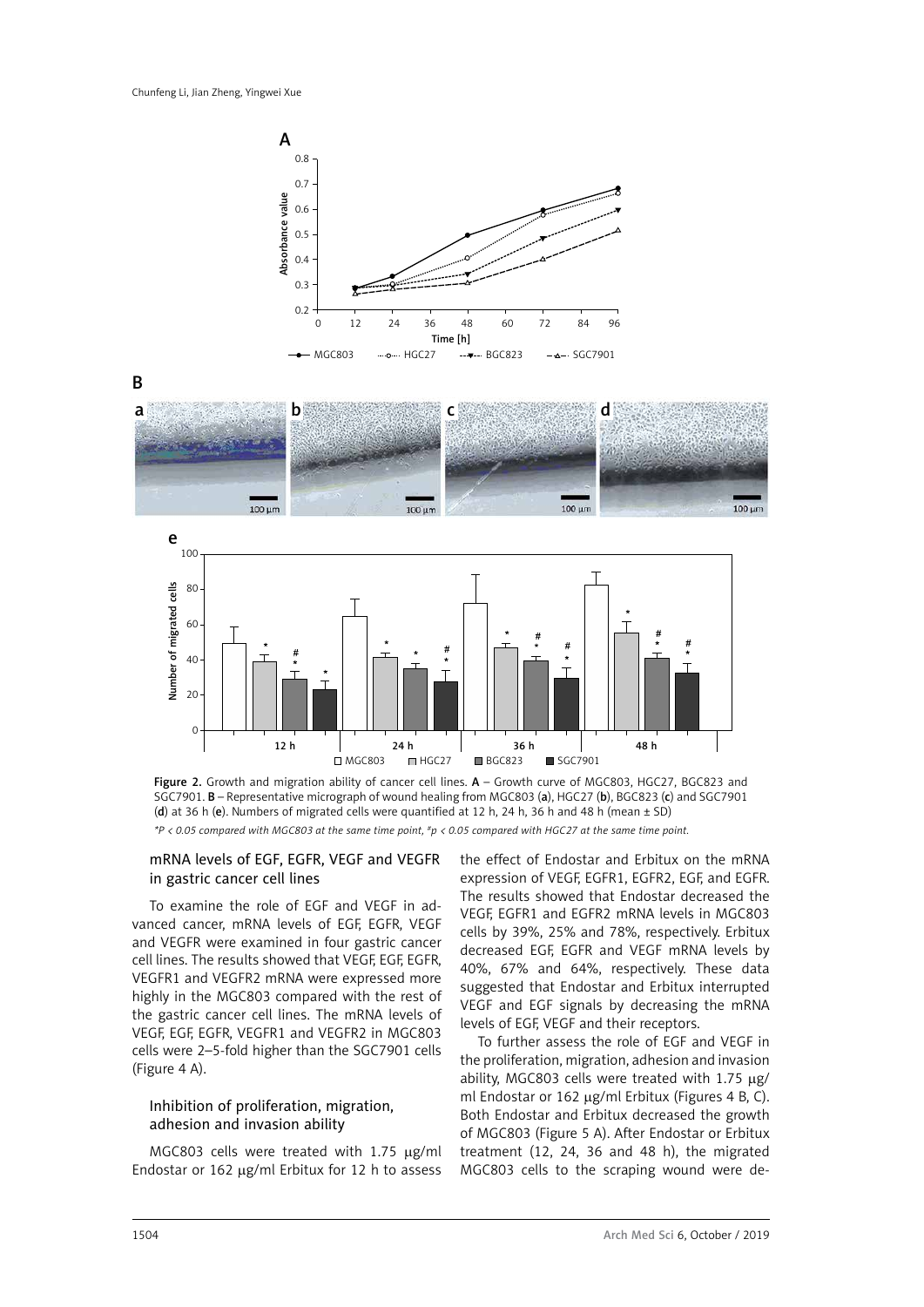

Figure 3. Adhesion and invasion ability of cancer cell lines. A - MGC803 (a), HGC27 (b), BGC823 (c) and SGC7901 (d) were tested for adhesion to a 96-well Matrigel-coated plate. B – Quantification of the adhesion ability (mean ± SD). \**P* < 0.05 compared with the MGC803. #*P* < 0.05 compared with HGC27. C – Matrigel invasion assay: the representative histogram of invaded MGC803 (a), HGC27 (b), BGC823 (c) and SGC7901 (d). D – Number of invaded cancer cells is quantified. \**P* < 0.05 compared with the MGC803, #*p* < 0.05 compared with HGC27 or BGC823

creased by 26%, 42%, 48% and 52%, respectively, compared with the vehicle-treated MGC803 cells (Figure 5 B). The ability of adhesion and invasion of MGC803 was decreased by Endostar or Erbitux. The attached MGC803 cells treated with Endostar or Erbitux were decreased by 20% or 22%, respectively, compared with the vehicle-treated MGC803 cells. Endostar and Erbitux decreased the invaded MGC803 cells through Matrigel by 22% and 39%, respectively (Figure 6). The inhibition of Endostar and Erbitux on the mRNA expression of VEGF, EGF and their receptors in MGC803 cells contributed to the decrease of the proliferation, migration, adhesion, and invasion ability of MGC803 cells.

#### Discussion

EGF binds to receptors which are located on the cell membrane of various kinds of epithelial cells. EGF can stimulate the phosphorylation transduction pathway to regulate the proliferation and apoptosis of tumour cells. Many studies have revealed that the expression of EGF and its receptors was related to the ability of invasion and metastasis of gastric cancer cells, where overexpression signified short survival time and higher risk of recurrences for evaluation of prognosis [11, 12]. VEGF played a key role in the growth, invasion and metastasis of the tumour cells. VEGF binding receptors on the surface of vascular endothelial cells regulate angiogenesis of tumours and promote growth of tumours.

The results showed that lower survival was related to positive exfoliative cytology, lymphatic node metastasis, serosa-infiltrated and poorly differentiated gastric cancer. The biological properties of gastric cancer cells were related with prognosis. The mRNA expression of EGF and VEGF was significantly different between the exfoliative cytology positive cases and the negative cases. Two factors were confirmed to have a close correlation with abdominal cavity exfoliation of gastric cancer cells. As for serosa-infiltrated cases with cytology negative, overexpression of EGF and VEGF enhanced invasion and motility of the tumour cells to exfoliate into the abdominal cavity.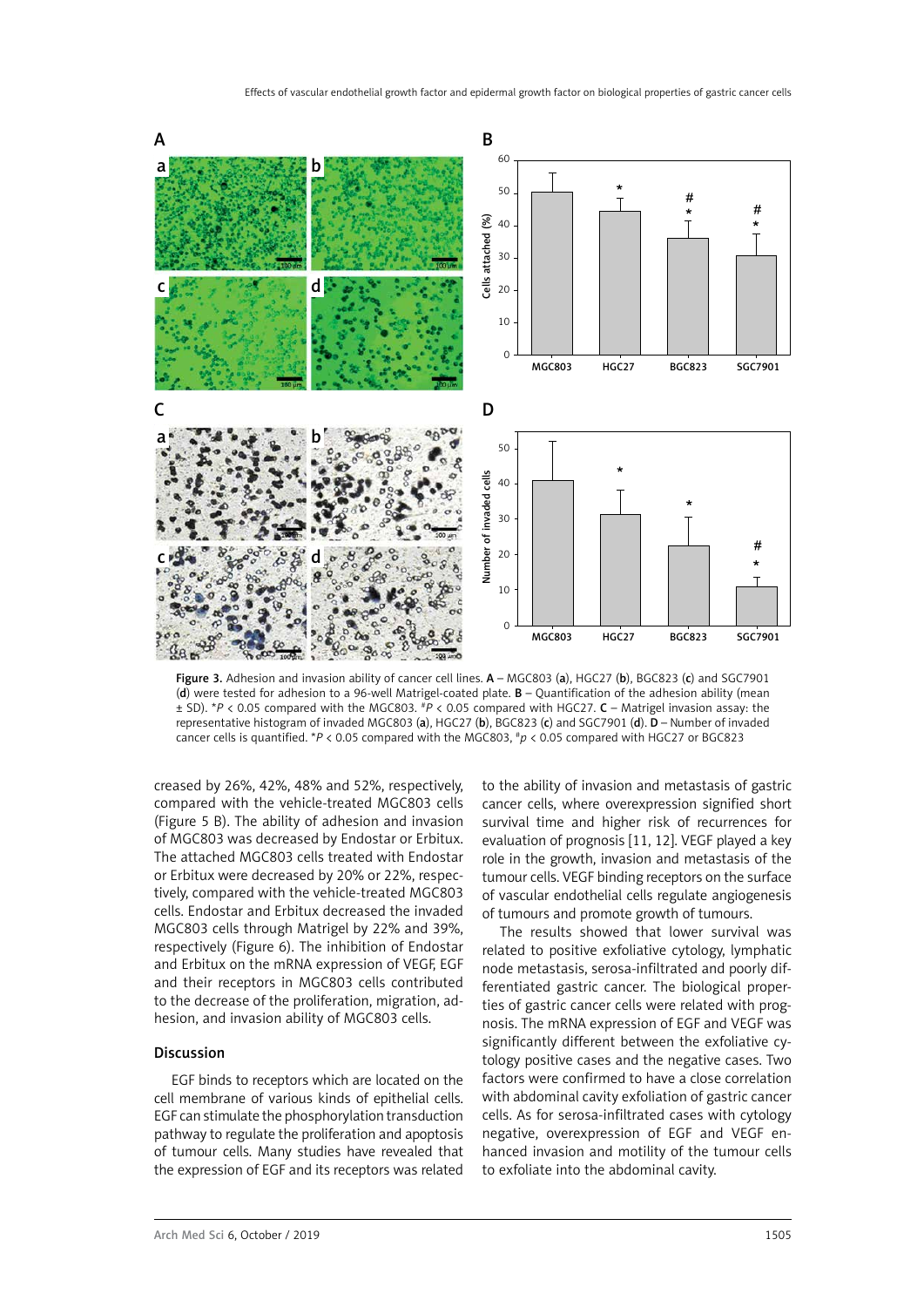

Figure 4. mRNA expression of VEGF and EGF in cancer cells with or without Endostar or Erbitux treatment. A – mRNA levels of VEGF, EGF, EGFR, VEGFR1 and VEGFR2 in colon cancer cells: MGC803, HGC27, BGC823 and SGC7901. B – VEGF, VEGFR1 and VEGFR2 in MGC803 cancer cells treated with Endostar. C – VEGF, EGFR and EGF in MGC803 cancer cells treated with Erbitux. Quantification of band density is shown. VEGF and EGF mRNA levels were normalized to the β-actin mRNA level

Contrarily, decreased secretion of EGF and VEGF inhibited proliferation of tumour cells, diminished nourishment and reduced metabolic capability of cancer cells. The opportunity of exfoliation of gastric cancer cells dropped accordingly. The mRNA levels of EGF, VEGF and their receptors in four gastric cancer cell lines showed that EGF and VEGF might regulate the biological properties of gastric cancer cells in an autocrine manner. Our study revealed that the properties compromised in order. This was in accordance with the expression of EGF, VEGF and their receptors in gastric cancer cells. Previous research has confirmed that the properties mentioned above were significantly correlated with peritoneal metastasis of gastric cancer [13–15]. Therefore, when EGF and VEGF were overexpressed in tumour cells, the function of transduction was stronger, which led to increased migration, invasion of gastric cancer cells and the likelihood of exfoliation. When exfoliated cells adhered to the peritoneum, EGF, VEGF and other factors increased the ability of proliferation, invasion and adhesion of cells. The tumour cells invaded the peritoneum easily, which led to micrangium genesis, provision of nutrition and implantation metastasis.

Vascular endostatin is hydrolysed from the carboxy terminal of extracellular matrix heparin sulfate glycoprotein (collagen XVIII). Its mechanism is still unclear. However, it is certain that it plays a key role in the process of tumourous angiogenesis. It can block activation of tyrosine phosphorylation, extracellular signal regulatory protein kinase, mitogen-activated protein kinase of KDR/ Flk-1 (receptor of VEGF) and signal transduction mediated by VEGF [16]. Endostar can inhibit activities of matrix metalloprotease-9 (MMP-9) precursor and MMP-13 precursor, inhibit ability of peroxidase and the breakage of MMP-2 precursor [17], inhibit migration of endothelial cells and movement of endothelial cells, and promote apoptosis of endothelial cells [18, 19]. MGC803 was chosen as the experimental object as it showed the strongest expression of VEGF and other factors. When Endostar was added to MGC803, mRNA expression of VEGF and VEGFR was attenuated. It was likely that the blocked transduction of VEGF led to increased protein of free VEGF and free VEGFR, and negative feedback suppression of VEGF and VEGFR synthesis at the mRNA level.

Erbitux is an EGFR antagonist, and is also the only permitted new type of human/murine mono-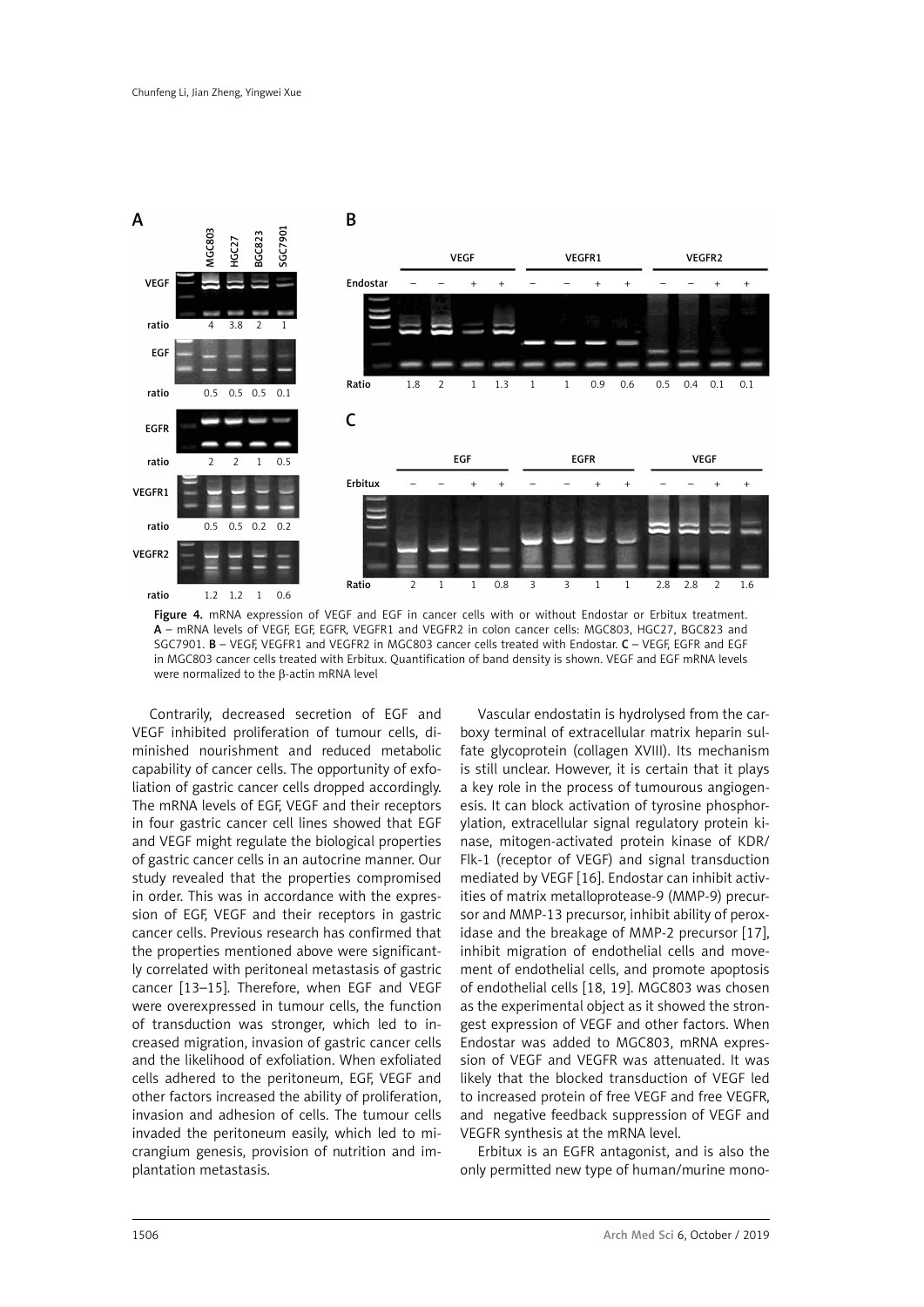



Figure 5. Inhibitory effect of Endostar and Erbitux on the growth and migration ability of MGC803 cancer cells. A - Growth curve of MGC803 treated 0.9% NaCl as control or 1.75 µg/ml Endostar or Erbitux in 0.9% NaCl. B – Wound healing assay: representative micrograph of 36-h wound healing from MGC803 treated with 0.9% NaCl as control (a),  $1.75 \mu g/ml$  Endostar (b) or Erbitux (c) in 0.9% NaCl for 12 h. Numbers of migrated cells were quantified at 12 h, 24 h, 36 h and 48 h (mean  $\pm$  SD) (d)

*\*P < 0.05 compared with the MGC803 at the same time point.*

clonal enqomphesis antibody of EGFR to be used in clinic. Erbitux can inhibit proliferation of cancer cells, which leads to apoptosis of cancer cells, and decreases production of MMP and VEGF [20, 21]. In addition, the expression of cyclin D1 and HIF would be down-regulated, which made cells arrested at the G1/G0 stage with inhibition of tumour angiogenesis [22, 23]. In this study, the mRNA expression of EGF and EGFR in MGC803

cells treated with Erbitux for 12 h was obviously reduced. Erbitux blocked EGF transduction and inhibited synthesis of EGF and EGFR at the mRNA level, which was the same as the mechanism of Endostar. The mRNA level of VEGF in cells was reduced, which indicated that EGF can induce mRNA expression of VEGF. Erbitux inhibition of both EGF and VEGF showed that Erbitux was more effective towards MGC803 cells than Endostar *in vitro*.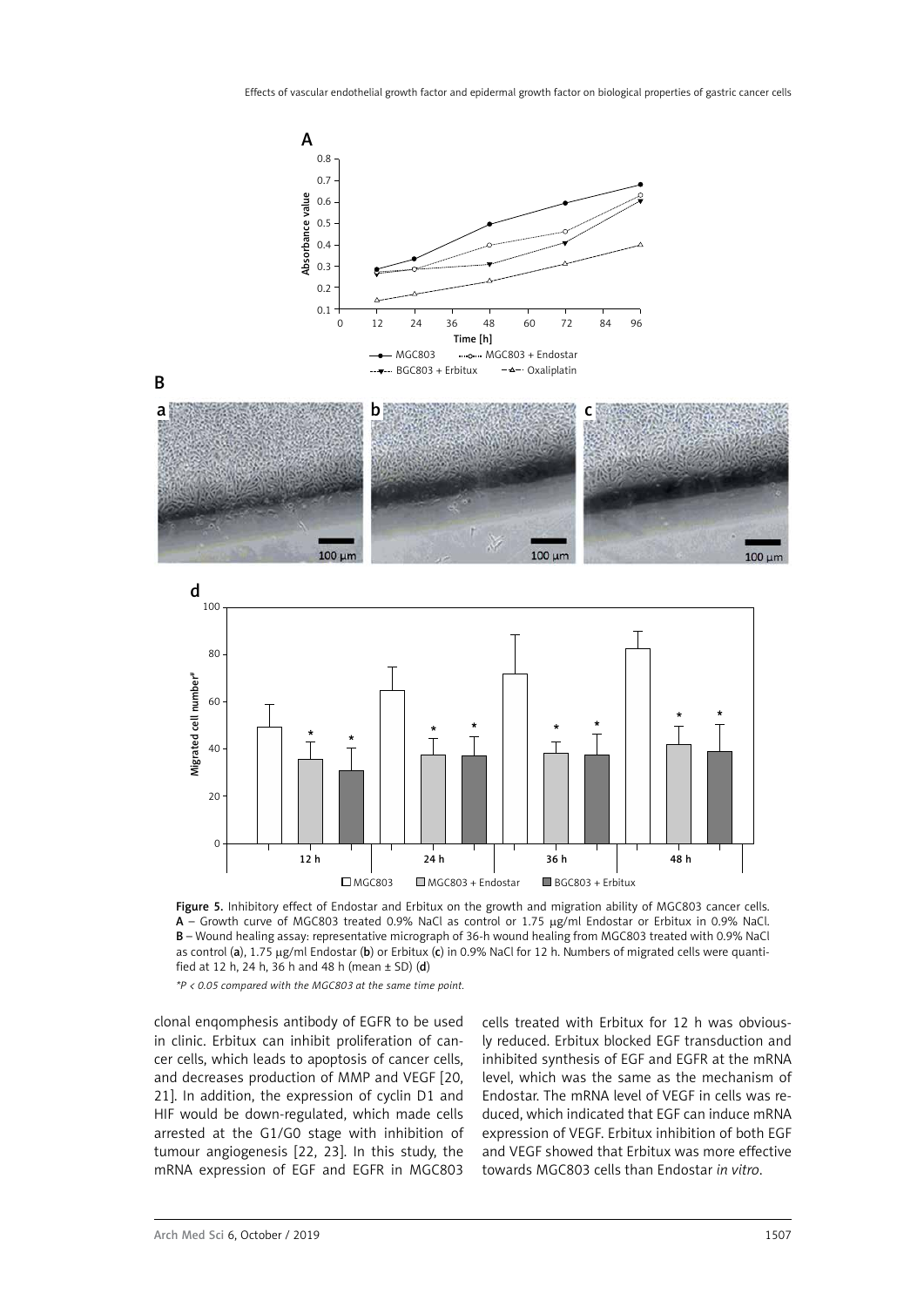

Figure 6. Inhibitory effect of Endostar and Erbitux on the adhesion and invasion ability of MGC803 cancer cells. A – MGC803 treated with 0.9% NaCl as control (a), 1.75 mg/ml Endostar (b) or Erbitux (c) in 0.9% NaCl for 12 h were tested for adhesion to a 96-well Matrigel-coated plate (d). Quantification of adhesion ability (mean ± SD). \**P* < 0.05 compared with MGC803. B – Matrigel invasion assay: representative histogram of invaded MGC803 (a), MGC803 treated with 1.75 µg/ml Endostar (b) or Erbitux (c) in 0.9% NaCl for 12 h and number of invaded cancer cells is quantified in (d). \**P* < 0.05 compared with the MGC803, #*p* < 0.05 compared with the BGC823 treated with Endostar

Although oxaliplatin is more effective in the inhibition of MGC803 than Endostar and Erbitux, Endostar and Erbitux significantly inhibited the growth of MGC803 compared with vehicle-treated MGC803 cells, especially in 24 h or 72 h treatment. A previous study reported that inhibiting the expression of VEGF and its receptor by down-regulating MMP could inhibit tumour angiogenesis and tumour metastasis [24]. Nevertheless, another study found that the stimulating effect of